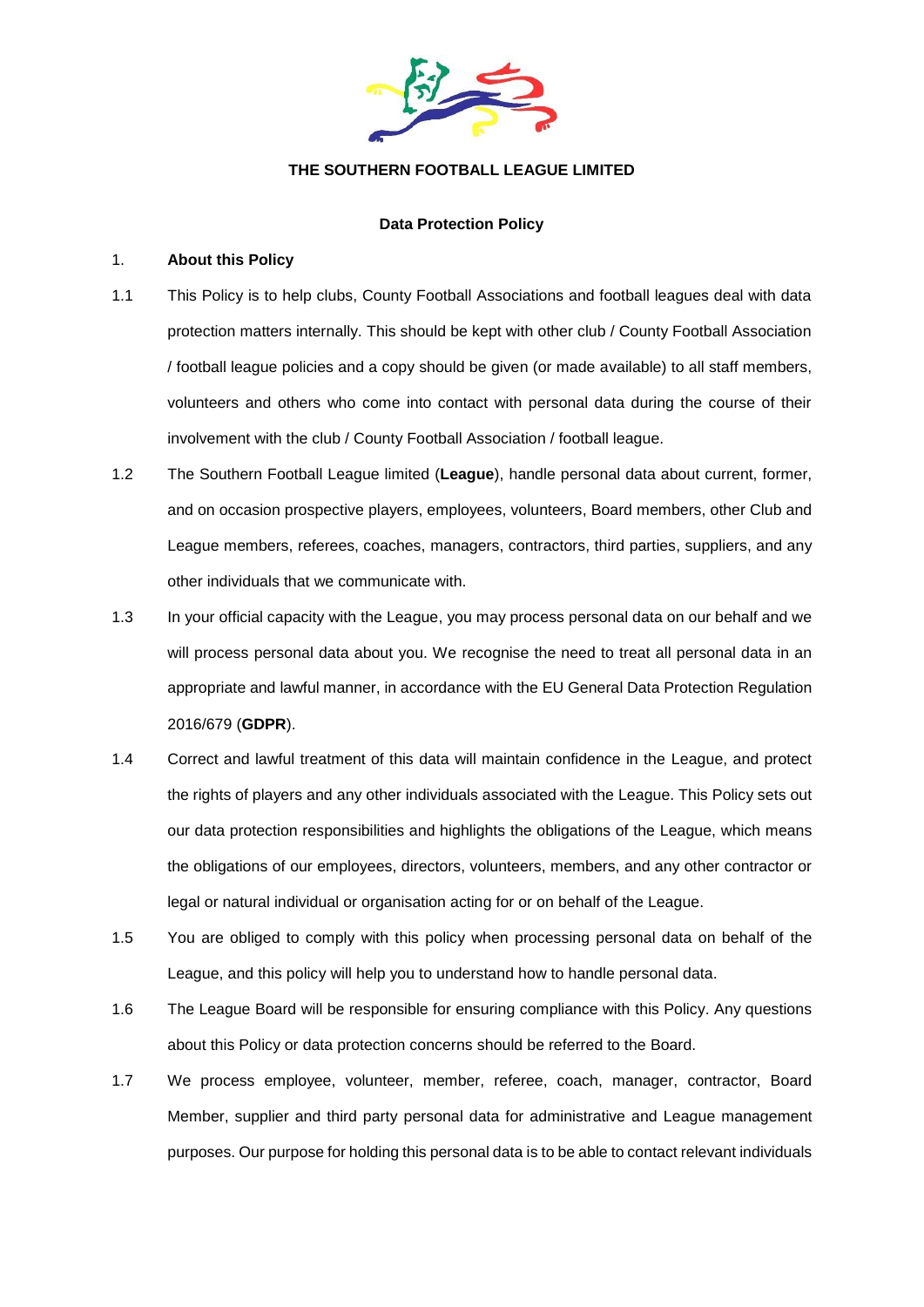on League business and our legal basis for processing your personal data in this way is the contractual relationship we have with you. We will keep this data for 36 months after the end of your official relationship with the League, unless required otherwise by law and / or regulatory requirements. If you do not provide your personal data for this purpose, you will not be able to carry out your role or the obligations of your contract with the League.

1.8 All the key definitions under GDPR can be found at https://ico.org.uk/for-organisations/guideto-the-general-data-protection-regulation-gdpr/key-definitions/

#### 2. **What we need from you**

- 2.1 To assist with our compliance with GDPR we will need you to comply with the terms of this policy. We have set out the key guidance in this section but please do read the full policy carefully.
- 2.2 Please help us to comply with the data protection principles (set out briefly in section [3](#page-2-0) of this policy and in further detail below):
	- 2.2.1 please ensure that you only process data in accordance with our transparent processing as set out in our Privacy notice;
	- 2.2.2 please only process personal data for the purposes for which we have collected it (i.e. if you want to do something different with it then please speak to the League Secretary first);
	- 2.2.3 please do not ask for further information about players and / or members and / or staff and / or volunteers without first checking with League Secretary;
	- 2.2.4 if you are asked to correct an individual's personal data, please make sure that you can identify that individual and, where you have been able to identify them, make the relevant updates on our records and systems;
	- 2.2.5 please comply with our retention periods listed in our Privacy Notice and make sure that if you still have information which falls outside of those dates, that you delete/destroy it securely;
	- 2.2.6 please treat all personal data as confidential. If it is stored in electronic format then please consider whether the documents themselves should be password protected or whether your personal computer is password protected and whether you can limit the number of people who have access to the information. Please also consider the security levels of any cloud storage provider (and see below). If it is stored in hard copy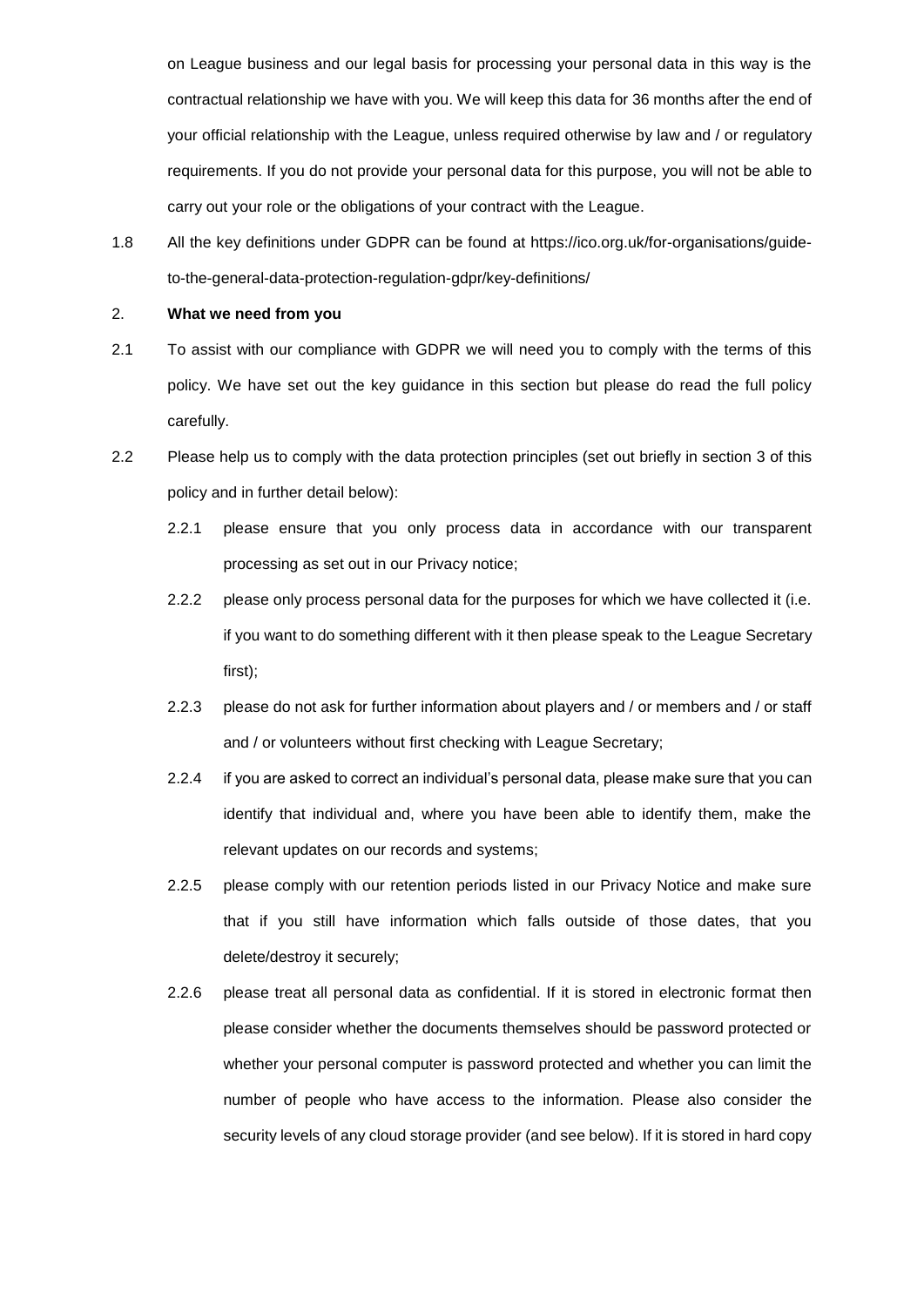format then please make sure it is locked away safely and is not kept in a car overnight or disposed of in a public place;

- 2.2.7 if you are looking at using a new electronic system for the storage of information, please talk to the League Secretary first so that we can decide whether such a system is appropriately secure and complies with GDPR;
- 2.2.8 if you are planning on sharing personal data with anybody new or with a party outside the FA structure then please speak to the League Secretary before doing so who will be able to check that the correct contractual provisions are in place and that we have a lawful basis to share the information;
- 2.2.9 if you receive a subject access request (or you think somebody is making a subject access request for access to the information we hold on them) then please tell [insert name] as soon as possible because we have strict timelines in which to comply;
- 2.2.10 if you think there has been a data breach (for example you have lost personal data or a personal device which contains personal data or you have been informed that a coach has done so, or you have sent an email and open copied all contacts in) then please speak to the League Secretary who will be able to help you to respond.

If you have any questions at any time then please just ask the League Secretary. We are here to help.

# <span id="page-2-0"></span>3. **Data protection principles**

- 3.1 Anyone processing personal data must comply with the enforceable principles of data protection. Personal data must be:
	- 3.1.1 processed lawfully, fairly and in a transparent manner;
	- 3.1.2 collected for only specified, explicit and legitimate purposes;
	- 3.1.3 adequate, relevant and limited to what is necessary for the purpose(s) for which it is processed;
	- 3.1.4 accurate and, where necessary, kept up to date;
	- 3.1.5 kept in a form which permits identification of individuals for no longer than is necessary for the purpose(s) for which it is processed;
	- 3.1.6 processed in a manner that ensures its security by appropriate technical and organisational measures to protect against unauthorised or unlawful processing and against accidental loss, destruction or damage;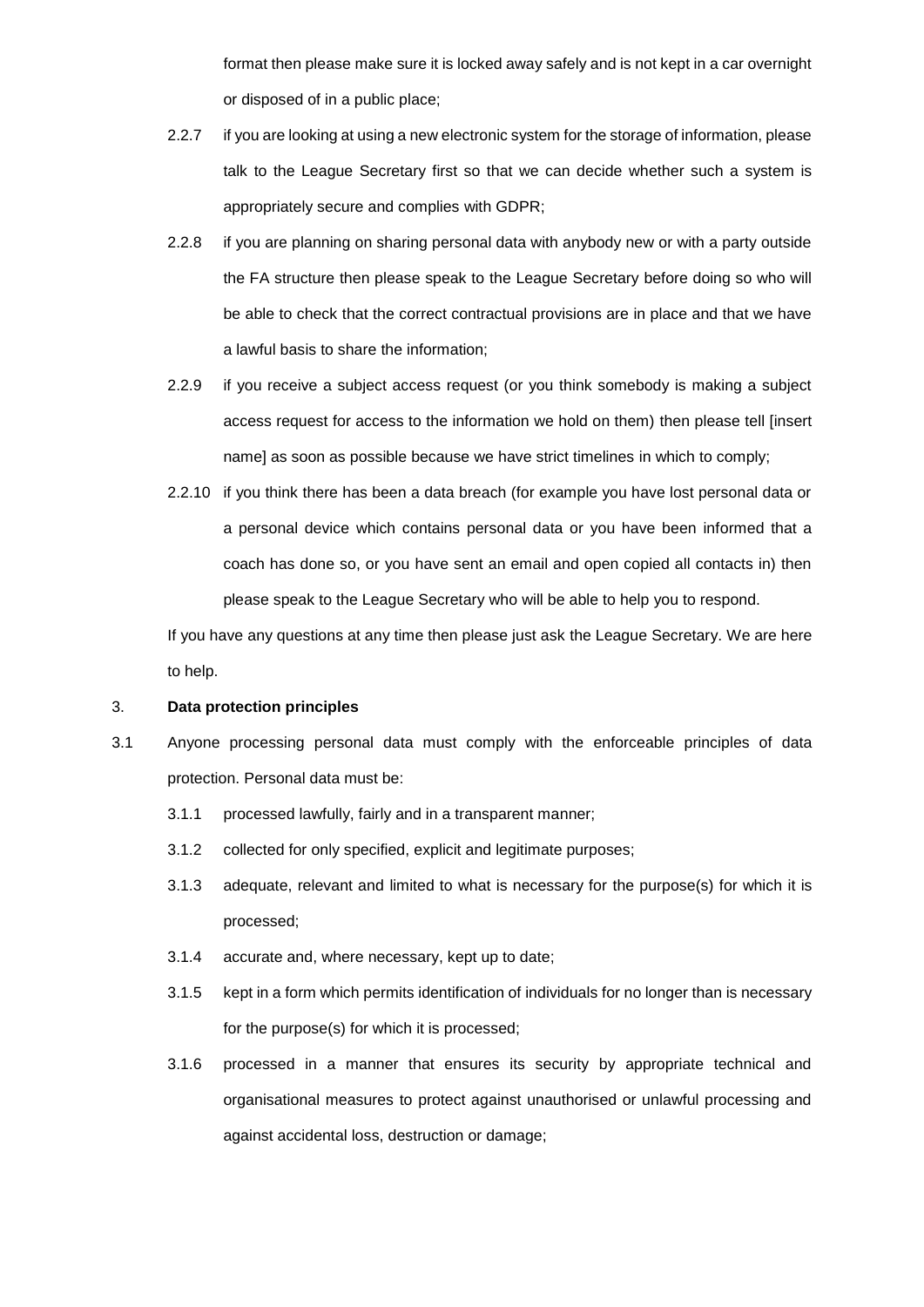3.2 We are responsible for and must be able to demonstrate compliance with the data protection principles listed above.

# 4. **Fair and lawful processing**

- 4.1 This Policy aims to ensure that our data processing is done fairly and without adversely affecting the rights of the individual.
- 4.2 Lawful processing means data must be processed on one of the legal bases set out in the GDPR. When special category personal data is being processed, additional conditions must be met.

## 5. **Processing for limited purposes**

- 5.1 The League collects and processes personal data. This is data we receive directly from an individual and data we may receive from other sources.
- 5.2 We will only process personal data for the purposes of the League as instructed by the Board, the County FA or The FA, or as specifically permitted by the GDPR. We will let individuals know what those purposes are when we first collect the data or as soon as possible thereafter.

### 6. **Consent**

- 6.1 One of the lawful bases on which we may be processing data is the individual's consent.
- 6.2 An individual consents to us processing their personal data if they clearly indicate specific and informed agreement, either by a statement or positive action.
- 6.3 Individuals must be easily able to withdraw their consent at any time and withdrawal must be promptly honoured. Consents should be refreshed every season.
- 6.4 Explicit consent is usually required for automated decision-making and for cross-border data transfers, and for processing special category personal data. Where children are involved then the consent must be in writing from parent/guardian
- 6.5 Where consent is our legal basis for processing, we will need to keep records of when and how this consent was captured.
- 6.6 Our Privacy Notice sets out the lawful bases on which we process data of our players and members.

# 7. **Notifying individuals**

- 7.1 Where we collect personal data directly from individuals, we will inform them about:
	- 7.1.1 the purpose(s) for which we intend to process that personal data;
	- 7.1.2 the legal basis on which we are processing that personal data;
	- 7.1.3 where that legal basis is a legitimate interest, what that legitimate interest is;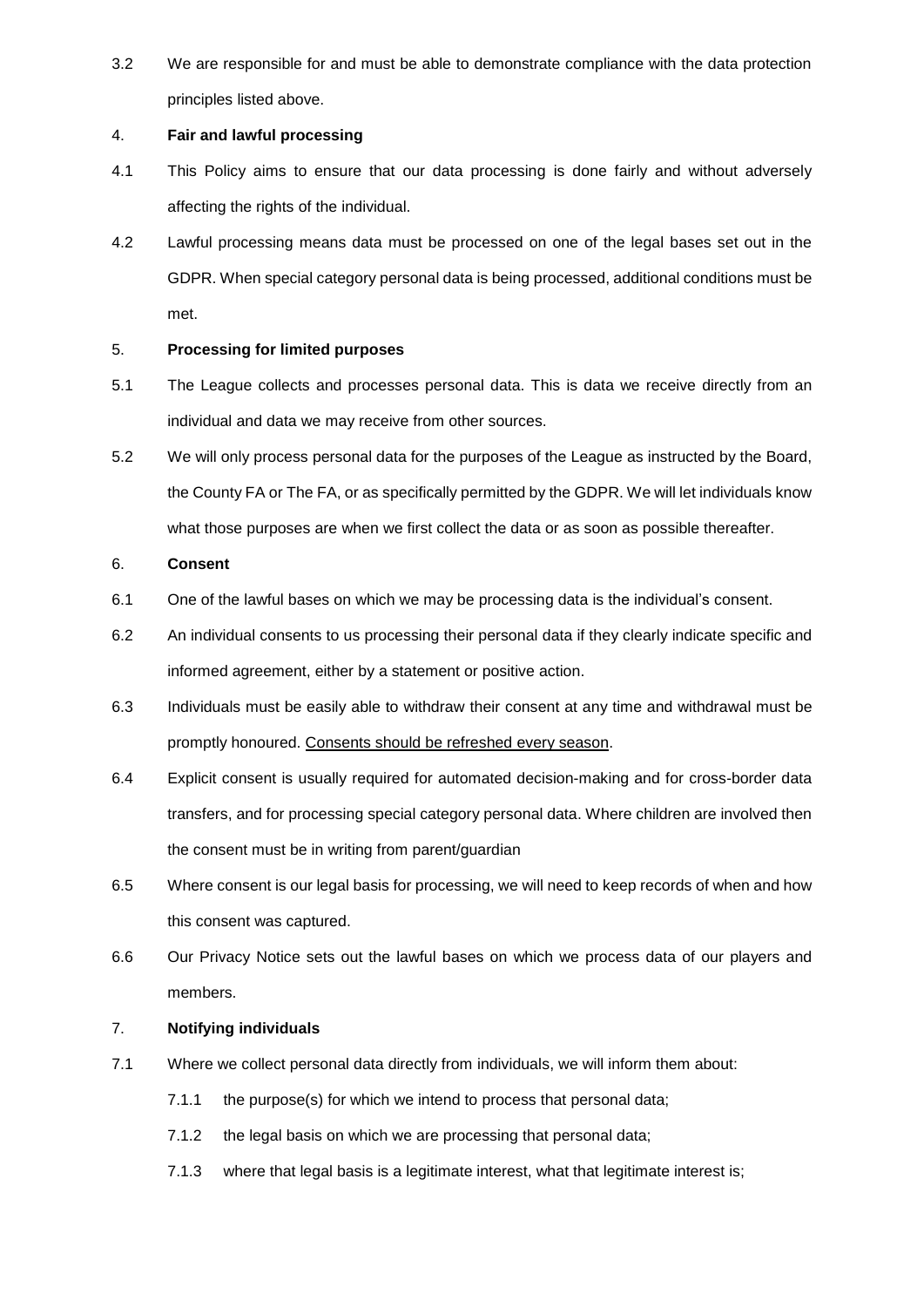- 7.1.4 where that legal basis is statutory or contractual, any possible consequences of failing to provide that personal data;
- 7.1.5 the types of third parties, if any, with which we will share that personal data, including any international data transfers;
- 7.1.6 their rights as data subjects, and how they can limit our use of their personal data;
- 7.1.7 the period for which data will be stored and how that period is determined;
- 7.1.8 any automated decision-making processing of that data and whether the data may be used for any further processing, and what that further processing is.
- 7.2 If we receive personal data about an individual from other sources, we will provide the above information as soon as possible and let them know the source we received their personal data from;
- 7.3 We will also inform those whose personal data we process that we, the League, are the data controller in regard to that data, and which individual(s) in the League are responsible for data protection.

# 8. **Adequate, relevant and non-excessive processing**

- 8.1 We will only collect personal data that is required for the specific purpose notified to the individual.
- 8.2 You may only process personal data if required to do so in your official capacity with the League. You cannot process personal data for any reason unrelated to your duties.
- 8.3 The League must ensure that when personal data is no longer needed for specified purposes, it is deleted or anonymised.

# 9. **Accurate data**

We will ensure that personal data we hold is accurate and kept up to date. We will check the accuracy of any personal data at the point of collection and at the start of each season. We will take all reasonable steps to destroy or amend inaccurate or out-of-date data.

# 10. **Timely processing**

We will not keep personal data longer than is necessary for the purpose(s) for which they were collected. We will take all reasonable steps to destroy or delete data which is no longer required, as per our Privacy Notice.

# 11. **Processing in line with data subjects' rights**

- 11.1 As data subjects, all individuals have the right to:
	- 11.1.1 be informed of what personal data is being processed;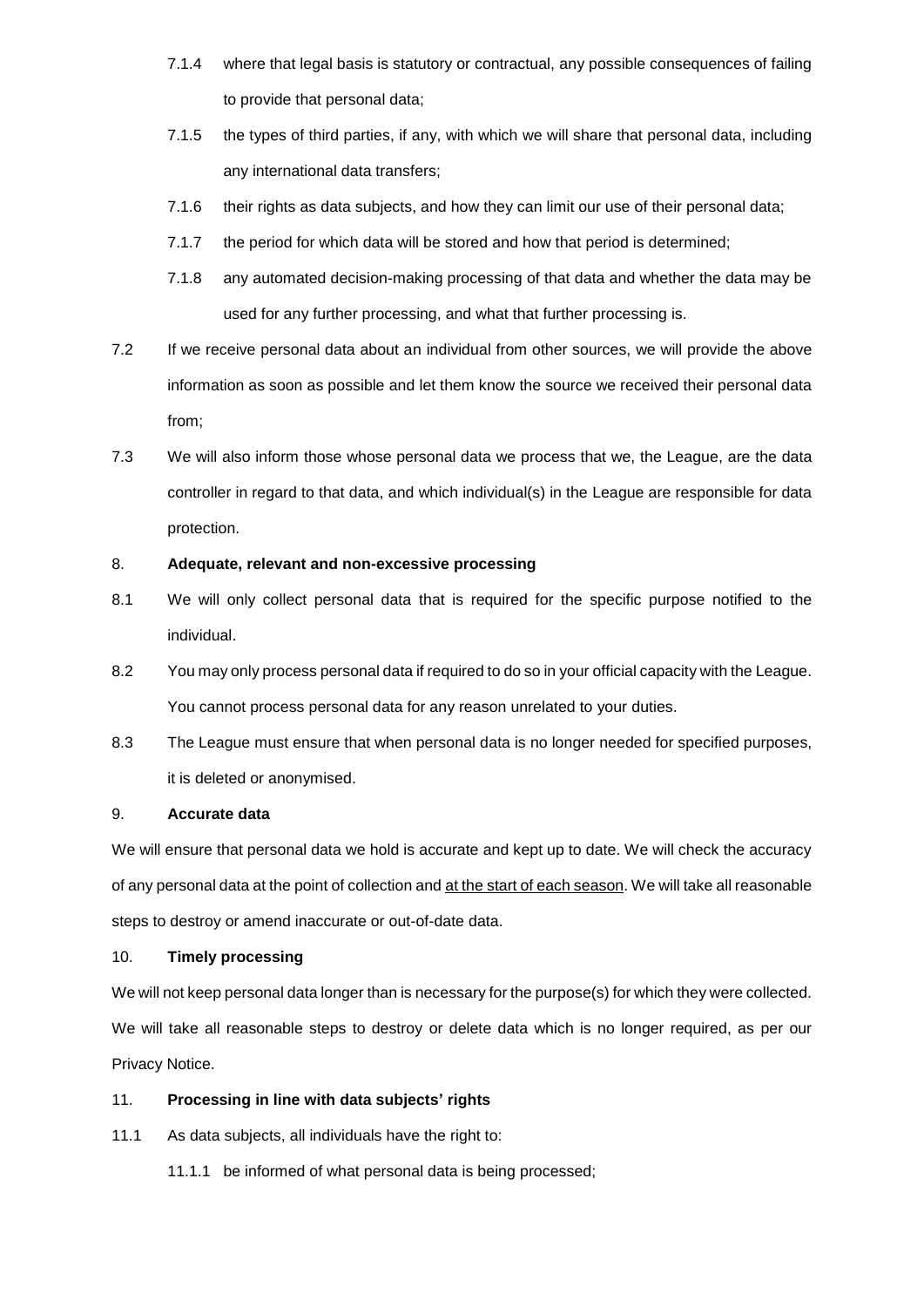- 11.1.2 request access to any data held about them by a data controller;
- 11.1.3 object to processing of their data for direct-marketing purposes (including profiling);
- 11.1.4 ask to have inaccurate or incomplete data rectified;
- 11.1.5 be forgotten (deletion or removal of personal data);
- 11.1.6 restrict processing;
- 11.1.7 data portability; and
- 11.1.8 not be subject to a decision which is based on automated processing.
- 11.2 The League is aware that not all individuals' rights are absolute, and any requests regarding the above should be immediately reported to the Board, and if applicable escalated to the FA for guidance.

#### 12. **Data security**

- 12.1 We will take appropriate security measures against unlawful or unauthorised processing of personal data, and against the accidental loss of, or damage to, personal data.
- 12.2 We have proportionate procedures and technology to maintain the security of all personal data.
- 12.3 Personal data will only be transferred to another party to process on our behalf (a **data processor**) where we have a GDPR-compliant written contract in place with that data processor.
- 12.4 We will maintain data security by protecting the confidentiality, integrity and availability of the personal data.
- 12.5 Our security procedures include:
	- 12.5.1 **Entry controls.** Any stranger seen in entry-controlled areas should be reported.
	- 12.5.2 **Secure desks, cabinets and cupboards.** Desks and cupboards should be locked if they hold personal data.
	- 12.5.3 **Methods of disposal.** Paper documents should be shredded. Digital storage devices should be physically destroyed.
	- 12.5.4 **Equipment.** Screens and monitors must not show personal data to passers-by, and should be locked when unattended. Excel spreadsheets will be password protected.
	- 12.5.5 **Personal Devices.** Anyone accessing or processing the League's personal data on their own device, must have and operate a password only access or similar lock function, and should have appropriate anti-virus protection. These devices must have the League's personal data removed prior to being replaced by a new device or prior to such individual ceasing to work with or support the League.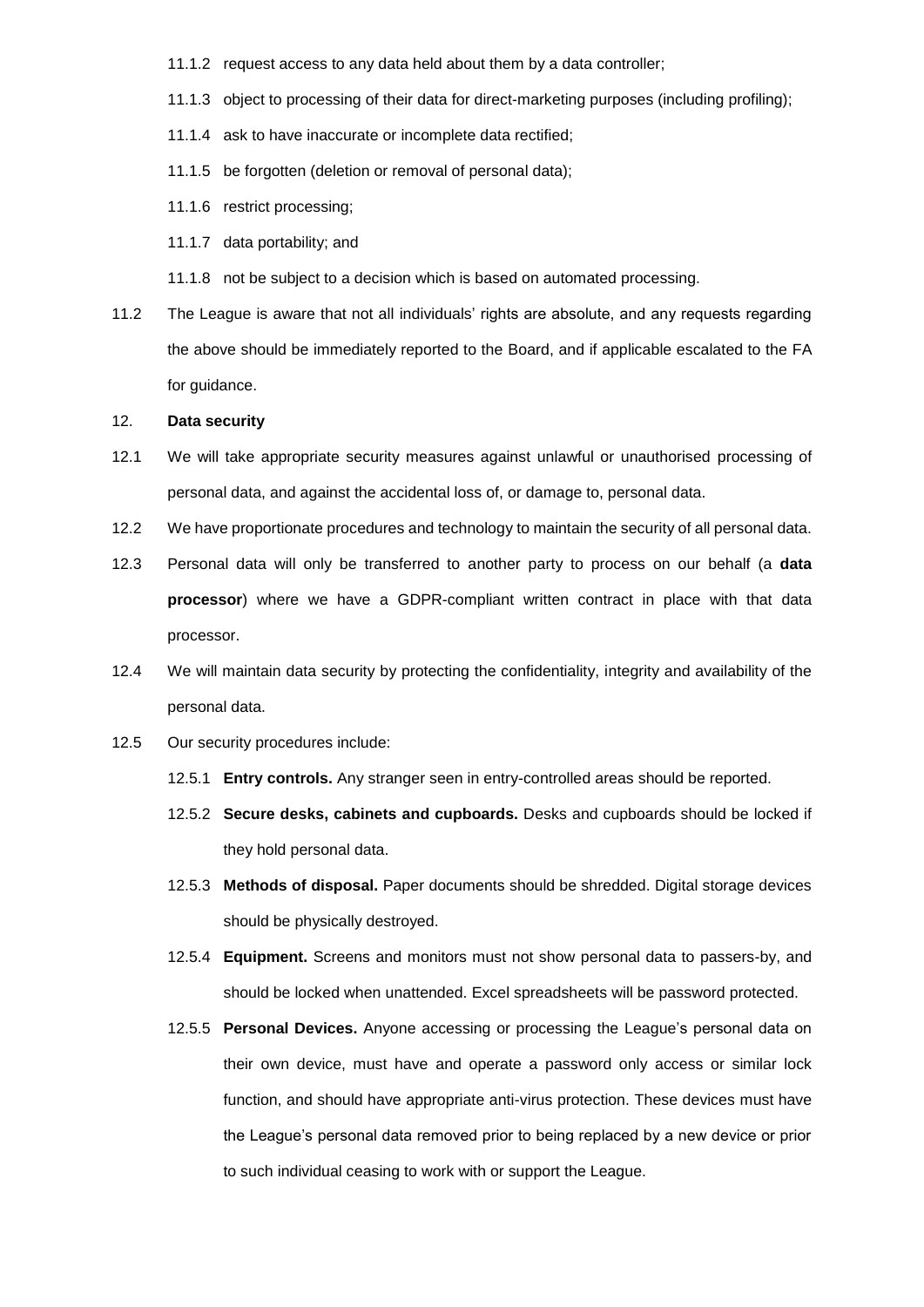#### 13. **Disclosure and sharing of personal information**

- 13.1 We share personal data with the County FA The FA, and with applicable leagues using Whole Game System.
- 13.2 We may share personal data with third parties or suppliers for the services they provide, and instruct them to process our personal data on our behalf as data processors. Where we share data with third parties, we will ensure we have a compliant written contract in place incorporating the minimum data processer terms as set out in the GDPR, which may be in the form of a supplier's terms of service.
- 13.3 We may share personal data we hold if we are under a duty to disclose or share an individual's personal data in order to comply with any legal obligation, or in order to enforce or apply any contract with the individual or other agreements; or to protect our rights, property, or safety of our employees, players, other individuals associated with the League or others.

### 14. **Transferring personal data to a country outside the EEA**

We may transfer any personal data we hold to a country outside the European Economic Area (**EEA**), provided that one of the appropriate safeguards applies.

### 15. **Reporting a personal data breach**

- 15.1 In the case of a breach of personal data, we may need to notify the applicable regulatory body and the individual.
- 15.2 If you know or suspect that a personal data breach has occurred, inform a member of the Board immediately, who may need to escalate to the FA as appropriate. You should preserve all evidence relating to a potential personal data breach.

#### 16. **Dealing with subject access requests**

- 16.1 Individuals may make a formal request for information we hold about them. Anyone who receives such a request should forward it to the League Secretary immediately, and where necessary escalated to the FA for guidance. Nobody should feel bullied or pressured into disclosing personal information.
- 16.2 When receiving telephone enquiries, we will only disclose personal data if we have checked the caller's identity to make sure they are entitled to it.

### 17. **Accountability**

17.1 The League must implement appropriate technical and organisational measures to look after personal data, and is responsible for, and must be able to demonstrate compliance with the data protection principles.